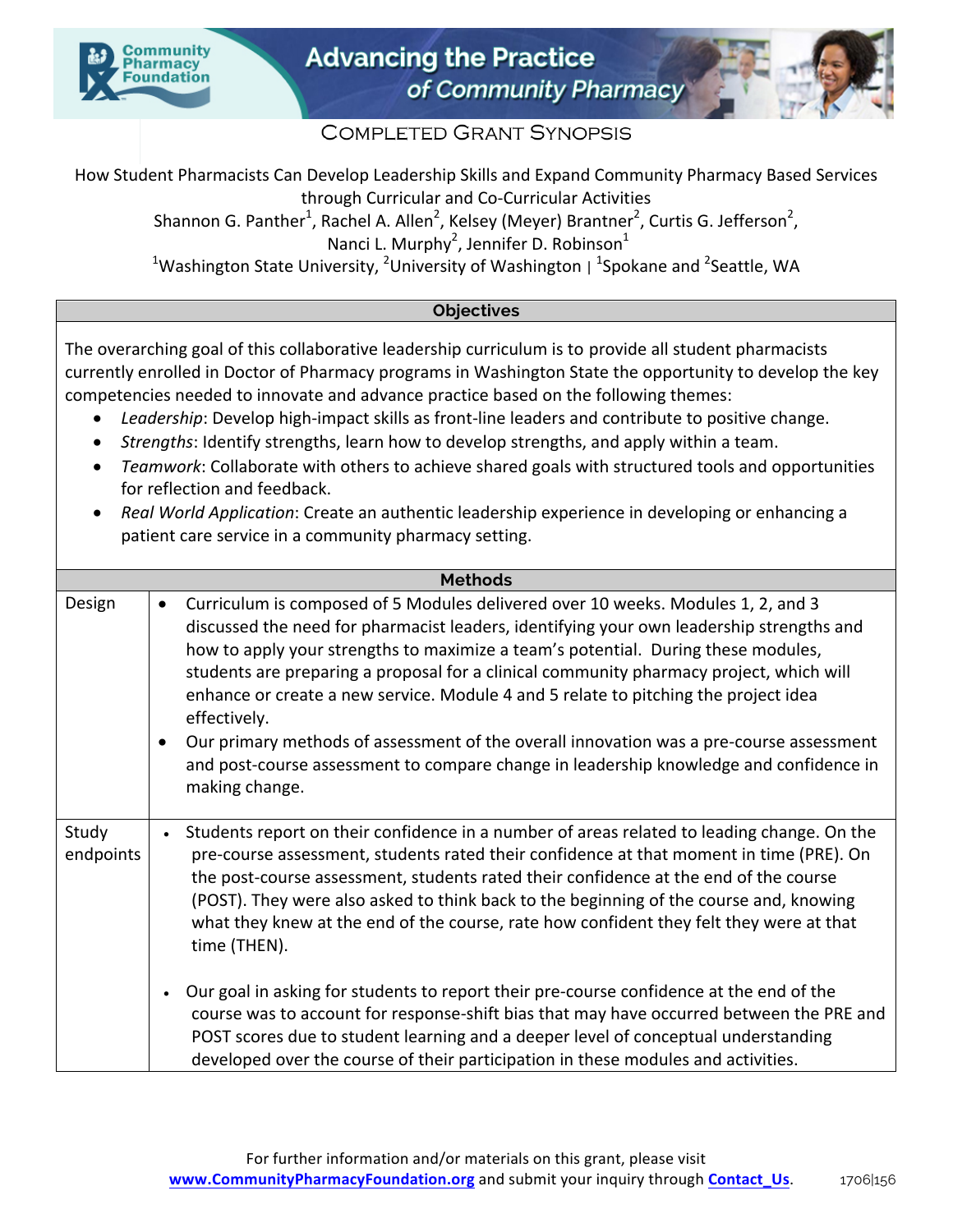| <b>Results</b>                                                                    |                |                |              |  |  |  |  |  |  |
|-----------------------------------------------------------------------------------|----------------|----------------|--------------|--|--|--|--|--|--|
| Table 1. Leadership confidence responses based on pre, post and then assessments. |                |                |              |  |  |  |  |  |  |
| Then (SD)                                                                         | Pre (SD)       | Post (SD)      | P            |  |  |  |  |  |  |
| 56.436 (2.113)                                                                    | 62.97 (2.072)  | 72.153 (1.661) | p <<br>0.001 |  |  |  |  |  |  |
| 64.109 (1.938)                                                                    | 73.094 (1.959) | 80.421 (1.516) | p <<br>0.001 |  |  |  |  |  |  |
| 62.797 (2.014)                                                                    | 68.317 (1.858) | 75.965 (1.705) | p <<br>0.001 |  |  |  |  |  |  |
| 55.594 (2.151)                                                                    | 60.272 (2.035) | 73.144 (1.636) | p <<br>0.001 |  |  |  |  |  |  |
| 55.396 (2.258)                                                                    | 59.257(2.1)    | 73.342 (1.693) | p <<br>0.001 |  |  |  |  |  |  |
| 56.064 (2.251)                                                                    | 61.51 (2.093)  | 74.233 (1.691) | p <<br>0.001 |  |  |  |  |  |  |
| 59.307 (2.196)                                                                    | 64.579 (2.074) | 76.089 (1.664) | p <<br>0.001 |  |  |  |  |  |  |
|                                                                                   |                |                |              |  |  |  |  |  |  |

For all seven confidence questions, an increase was found between the mean of PRE scores and POST scores along with a decrease in the THEN score from the PRE score. This indicates that students felt more confident in their ability to lead change at the end of the course than at the beginning. The change from PRE to THEN also can be an indicator that students' understanding of these concepts changed during the course, as well. All three means were compared via ANOVA and the relationships were found to be statistically significant.

| $\mathcal{L}$ and $\mathcal{L}$ and $\mathcal{L}$<br>المنافذ والمحاوية والمحاوية والمحافظة            |  |
|-------------------------------------------------------------------------------------------------------|--|
| Kotter's 8 steps of change                                                                            |  |
| Table 2. Student pharmacists reporting improvement and confidence in areas in leading change based on |  |

|                                        | Improvement   |       | <b>Confidence</b> |       |
|----------------------------------------|---------------|-------|-------------------|-------|
| Step (n=420)                           | <b>Number</b> | %     | <b>Number</b>     | %     |
| <b>Create Urgency</b>                  | 122           | 29.04 | 161               | 38.33 |
| <b>Form a Guiding Coalition (team)</b> | 228           | 54.29 | 230               | 54.76 |
| <b>Create a Vision</b>                 | 270           | 64.29 | 237               | 56.43 |
| <b>Communicate Decisions</b>           | 305           | 72.62 | 317               | 75.48 |
| Empower others to act on the vision    | 207           | 49.29 | 218               | 51.9  |
| <b>Create Quick Wins</b>               | 120           | 28.57 | 146               | 34.76 |
| <b>Build on the Change</b>             | 194           | 46.19 | 203               | 48.33 |
| <b>Institutionalize the Change</b>     | 95            | 22.62 | 100               | 23.8  |

Students were also asked in the pre- and post-course assessments to indicate how important they feel it is to continue improving on their skills in leading change. While the mean response from the pre-course to the post-course assessment decreased slightly, the response started high (84.98%) and the relationship was not found to be statistically significant.